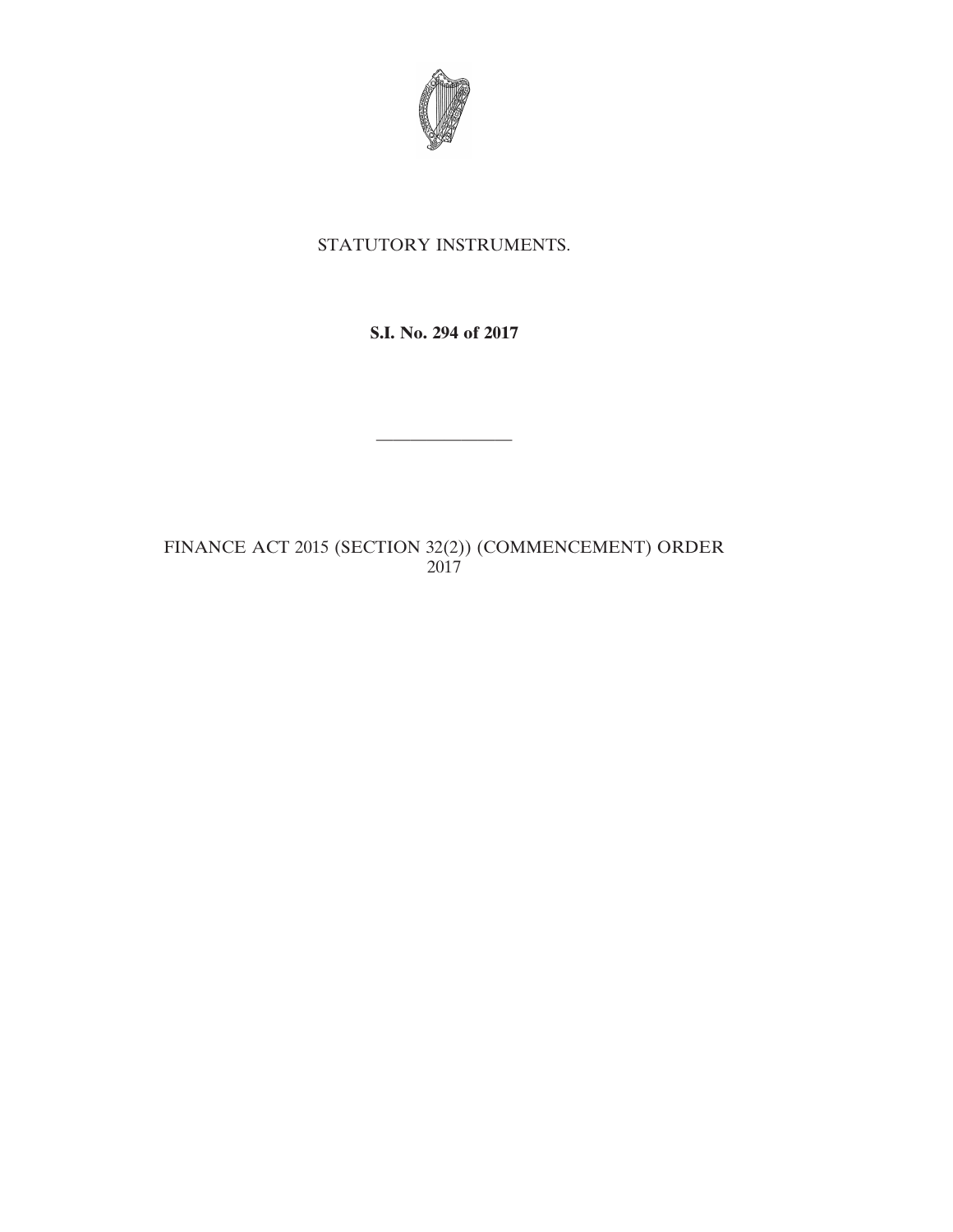## FINANCE ACT 2015 (SECTION 32(2)) (COMMENCEMENT) ORDER 2017

I, PASCHAL DONOHOE, Minister for Finance, in exercise of the powers conferred on me by subsection (2) of section 32 of the Finance Act 2015 hereby order as follows:

1. This Order may be cited as the Finance Act 2015 (Section 32(2)) (Commencement) Order 2017.

2. The 19th day of May 2017 is appointed as the day on which subsection 2 of section 32 of the Finance Act 2015 comes into operation.



PASCHAL DONOHOE, Minister for Finance.

*Notice of the making of this Statutory Instrument was published in "Iris Oifigiúil" of* 7*th July*, 2017.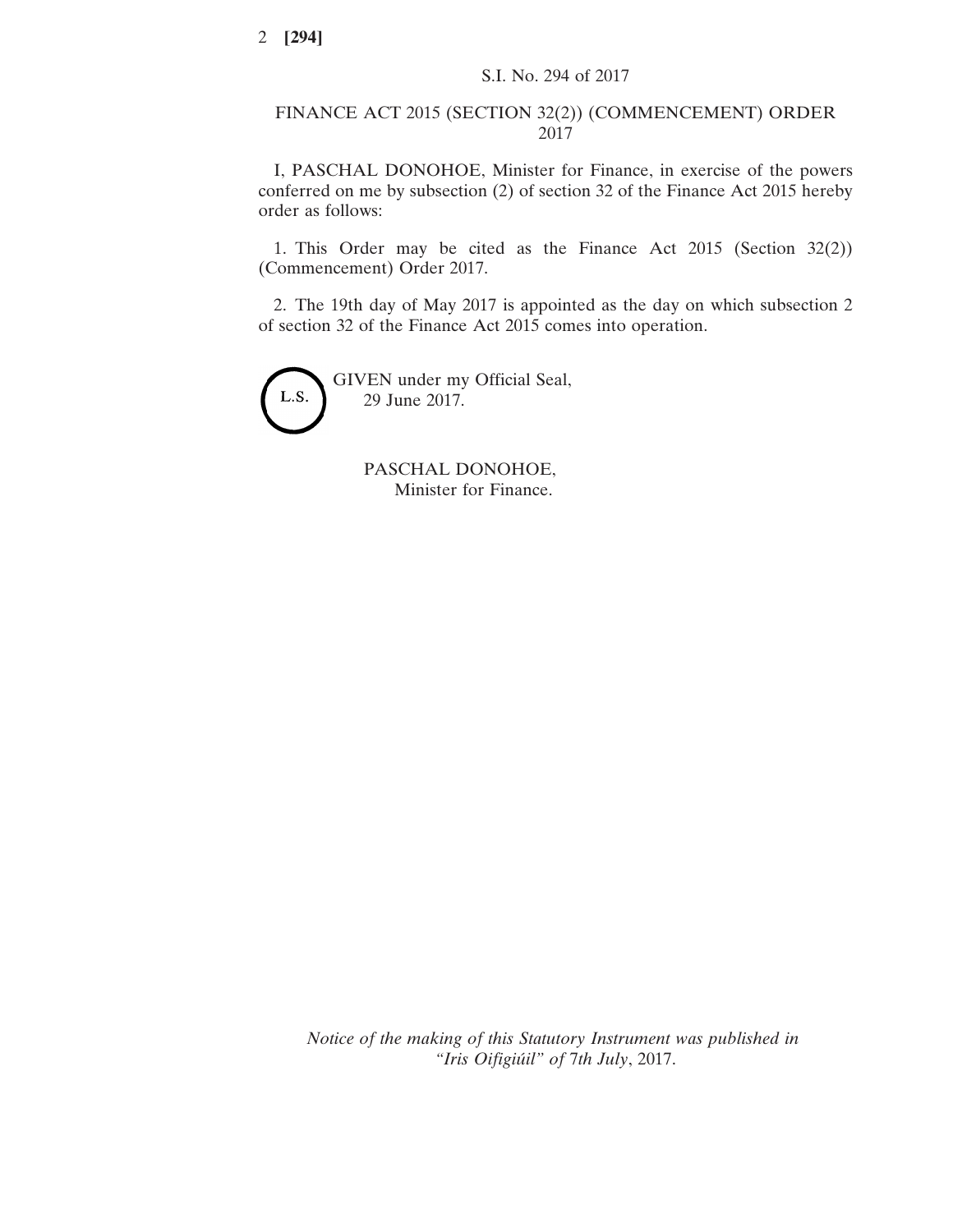## EXPLANATORY NOTE

*(This note is not part of the Instrument and does not purport to be a legal interpretation.)*

This Order appoints 19 May, 2017 as the date on which section 769R of the Taxes Consolidation Act 1997 comes into operation.